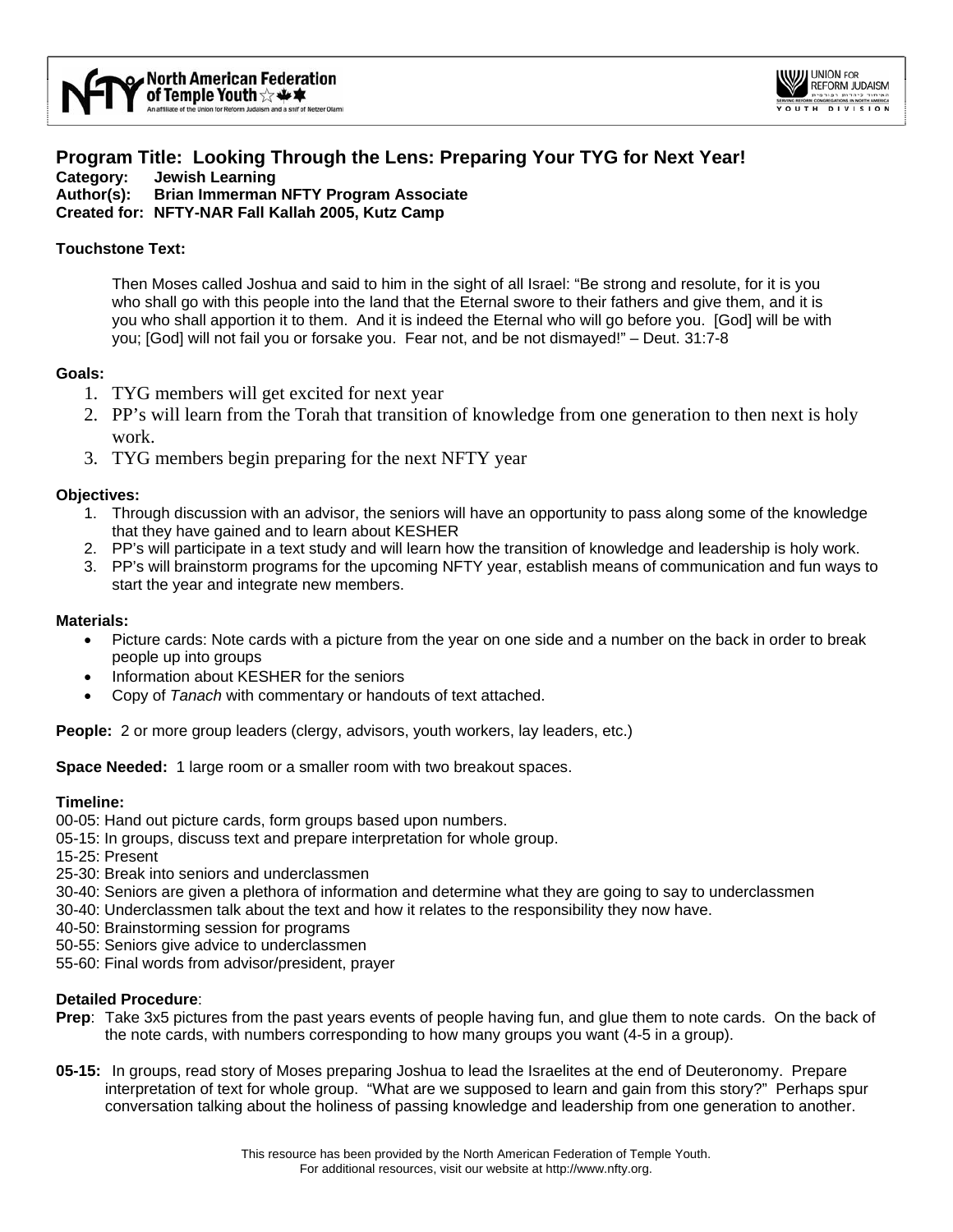

- **15-25:** Present interpretations.
- **25-30:** Break into seniors and underclassmen with group leaders advisors, clergy, lay leaders, etc.
- **30-40:** Seniors are given a plethora of information by their advisor, clergy, or other youth worker about KESHER, Hillel, anything the congregation does for high school students, and possibly a small gift like the NFTY bencher. This is also a great time to talk about pluralism, including topics such as how the full *birkat hamazon* differs from the NFTY version, and other customs that they should know. For more information about KESHER, please visit [www.keshernet.com.](http://www.keshernet.com/)

The seniors then write their own "poem" to the underclassmen. This parallels the fact that God told Moses a poem to tell the Israelites so that they would never stray from keeping the *Brit* (Covenant) with God.

**30-40:** Underclassmen talks about the text and how it relates to the responsibility they now have.

Questions:

- 1. What would it be like to be one of the Israelites listening to Moses tell them that he wasn't going to enter Israel with them?
- 2. How did Joshua feel with his new responsibility
- 3. How does it feel knowing that the continuation of the youth group relies on you?
- 4. God predicts that some will stray from His covenant. How does this relate to youth group?
- 5. What does it mean to be "..strong and resolute…"? (Deut 31:7)
- **40-50**: Brainstorming session for programs
- **50-55**: Seniors give advice to underclassmen read their "poem"
- **55-60:** Final words from advisor/president, prayer